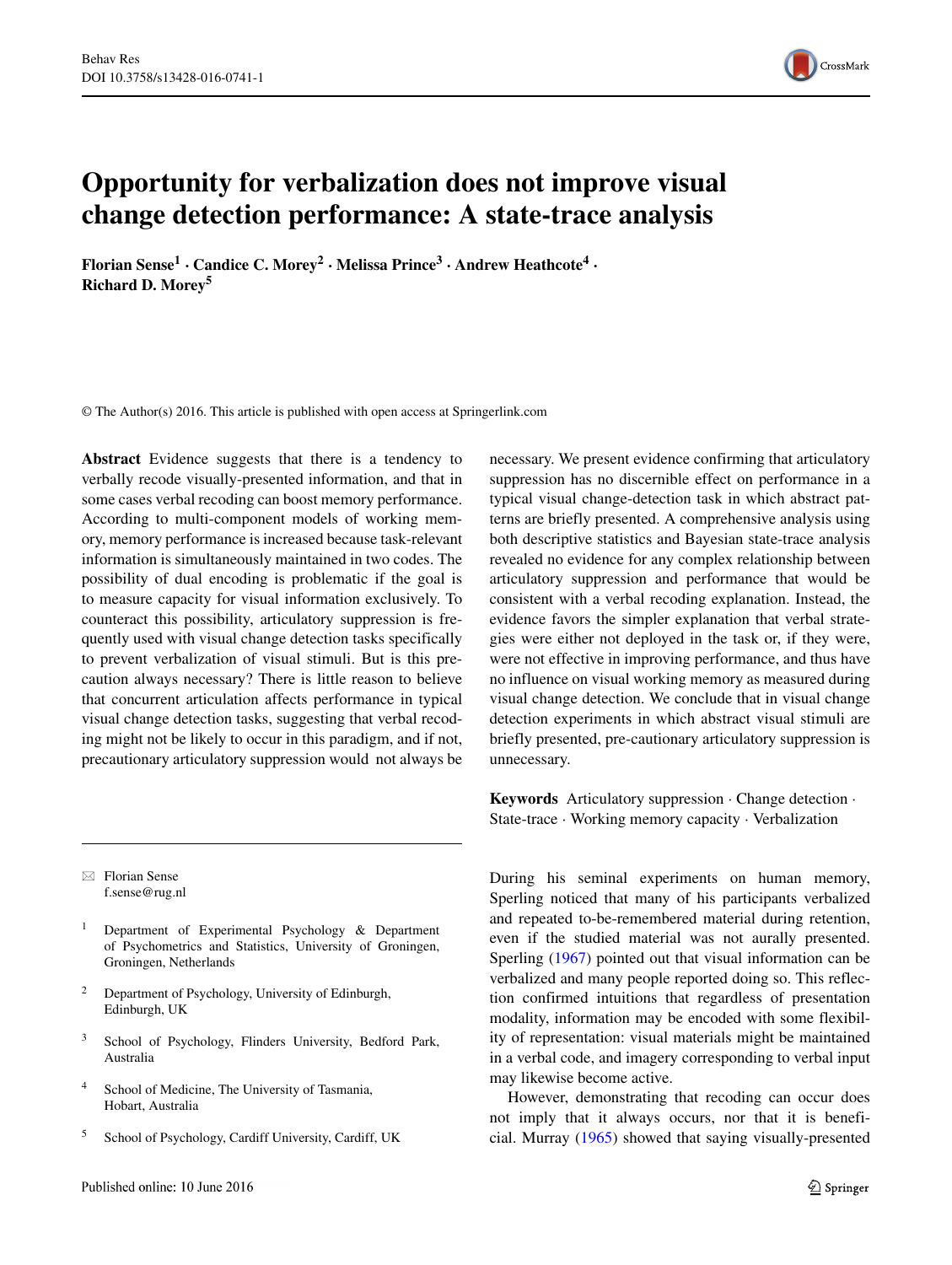verbal stimuli out loud improves recall performance relative to mouthing them silently. However, this relationship only seems to persist if the visually-presented material can be verbalized effectively (e.g., verbal stimuli, nameable visual images). The idea that it is the opportunity to rehearse these verbal codes that improves performance also remains a matter for debate, even for serially-ordered verbal stimuli (Lewandowsky and Oberauer, [2015\)](#page-9-2). Attempts to verbalize stimuli that are difficult to describe succinctly and accurately (e.g., faces) might actually harm performance (Schooler & Engstler-Schooler, [1990\)](#page-9-3). Brandimonte et al. [\(1992\)](#page-8-0) showed that verbal recoding can be detrimental to a subsequent mental rotation task when the remembered verbal label is not relevant or helpful. What such experiments suggest is that there is a strong tendency to verbally recode visually-presented information, and that in some cases verbal recoding may boost memory performance. This logic is consistent with multi-component models of working memory, which propose that separate short-term memory stores for phonological and visual information can be applied to a short-term memory task (Baddeley, [1986\)](#page-8-1). Naturally, if task-relevant information can be maintained simultaneously in two useful codes, one would expect memory performance to improve.

The possibility of dual encoding is problematic though if the goal is to measure capacity for visual information exclusively. Levy [\(1971\)](#page-9-4) suggested a method of preventing such recoding via meaningless concurrent articulation. By repeating irrelevant syllables out loud during presentation and retention of visual information, participants' ability to verbally recode visually-presented stimuli is restricted. This procedure is known as *articulatory suppression* and is commonly used alongside visual change detection tasks with the specifically-stated intention that it is meant to prevent verbalization of visual stimuli (e.g. Allen, Baddeley, & Hitch, [2006;](#page-8-2) Brockmole, Parra, Sala, & Logie, [2008;](#page-8-3) Delvenne & Bruyer, [2004;](#page-8-4) Hollingworth & Rasmussen, [2010;](#page-8-5) Logie, Brockmole, & Vandenbroucke, [2009;](#page-9-5) Makovski & Jiang, [2008;](#page-9-6) Makovski, Sussman, & Jiang, [2008;](#page-9-7) Matsukura & Hollingworth, [2011;](#page-9-8) Treisman & Zhang, [2006;](#page-9-9) van Lamsweerde & Beck, [2012;](#page-9-10) Woodman & Vogel, [2005,](#page-9-11) [2008\)](#page-9-12). This precaution is undertaken to ensure that task performance reflects visual memory, rather than some combination of memory for visual images and verbal codes.

The use of precautionary articulatory suppression is common practice despite evidence that articulatory suppression has not been shown to have a measurable effect on some visual change detection tasks (Luria, Sessa, Gotler, Jolicoeur, & Dell'Acqua, [2010;](#page-9-13) Mate, Allen, & Baqués, [2012;](#page-9-14) Morey & Cowan, [2004,](#page-9-15) [2005\)](#page-9-16), nor have small verbal memory loads (Vogel, Woodman, & Luck, [2001\)](#page-9-17). These studies imply that the precaution of employing articulatory suppression may be unnecessary: participants performed no better without articulatory suppression than with it, suggesting that verbal recoding is not the default strategy for visual change detection tasks as typically administered. However, these findings simply report null effects of meaningless articulatory suppression on visual memory tasks, and therefore cannot be taken as strong evidence of the absence of some effect, given sufficient power to detect it. Until a stronger case against verbal recoding during visual change detection can be made, enforcing articulatory suppression to prevent verbalization of visual images is a reasonable way for researchers to better ensure that their measure of visual memory performance is pure. However, enforcing articulation adds a substantial burden to an experiment from both the participant's and the experimenter's point of view. If a strong case could be made that possible verbal recoding of visual memoranda does not affect visual memory performance, researchers would be free to forgo including articulatory suppression from some designs.

We report evidence suggesting that articulatory suppression has no discernible effect on performance in a typical visual change-detection task. The experiment was designed so that some change-detection conditions encouraged verbalization by presenting memoranda one at a time. In all cases, the stimuli were arrays of distinctly-colored squares, and the object was to remember the location of each color. We manipulated the number of items in each array, whether the squares were presented simultaneously or sequentially, and whether participants performed articulatory suppression or not. If participants tend to verbally label the stimuli, and if verbal labeling assists the recognition decision, we would expect to observe at least a small benefit of silence over articulation in all conditions. It may also be the case that participants strategically choose when to verbally recode stimuli. If so, we would expect to see selective impairments with articulation for sequentially-presented items, perhaps most strongly for small set sizes where naming all the items might have occurred. In order to discern between small effects of articulation and the null hypothesis of no effect at all, we employ two modes of analysis: first, we provide a straightforward analysis based on descriptive statistics that shows that the effects tend to go in the reverse direction to what is predicted, ruling out evidence for the predicted effect; and second, we employed Bayesian state-trace analysis to show that participants show data patterns more consistent with a single-parameter explanation (visual short term memory) than a more complicated explanation (visual short term memory plus verbal short term memory).

## **Methods**

Participants performed a visual array change detection task under four conditions formed by the cross of two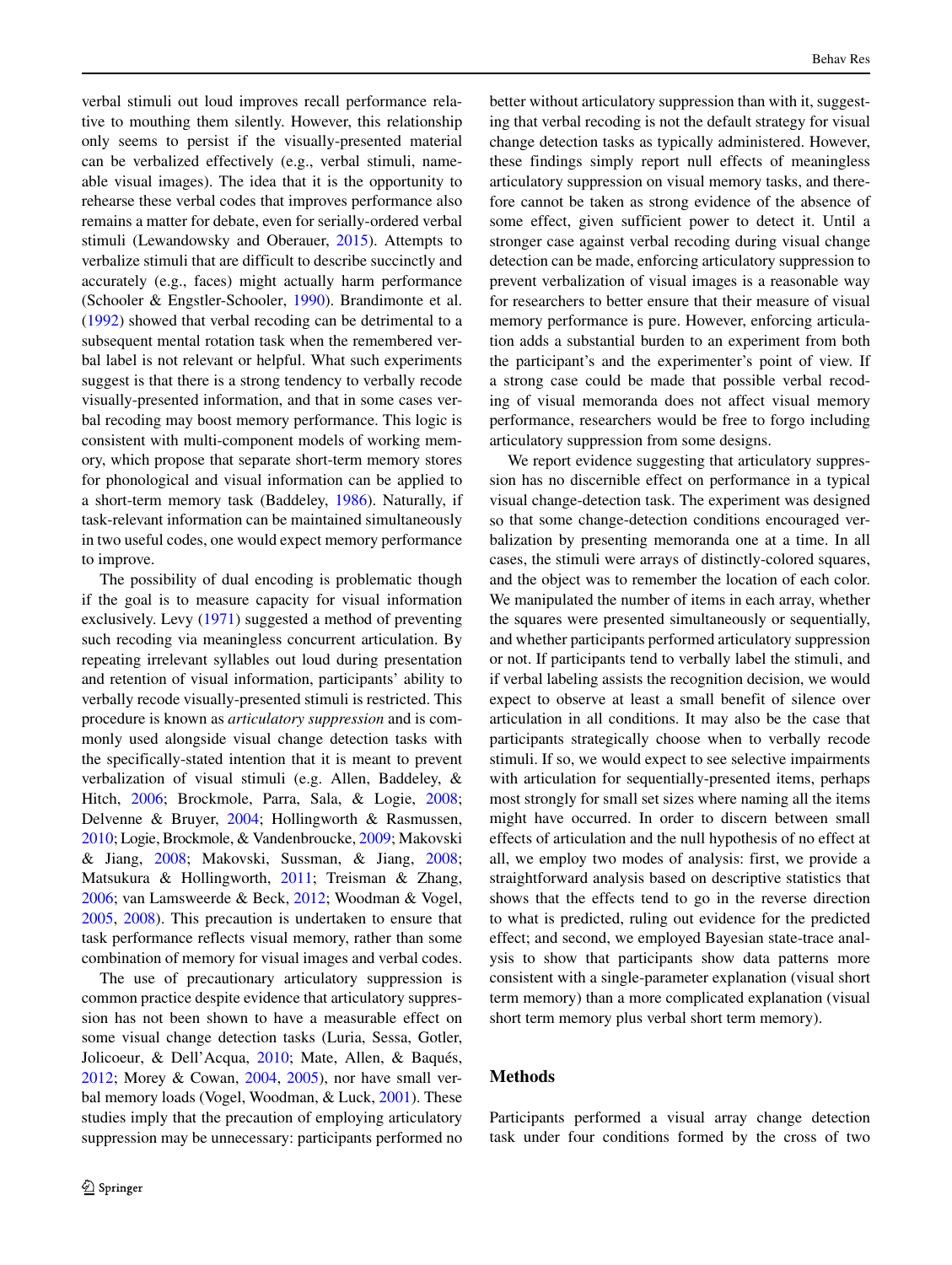presentation conditions (sequential and simultaneous) and two articulation conditions (silent and articulatory suppression). The simultaneous presentation condition was the same as a standard visual array change detection task; in the sequential condition, the stimuli were presented one after another. We assumed that presenting visual stimuli sequentially would afford a better opportunity to engage in verbalization, if such verbalization occurs (but see Woodman, Vogel, & Luck, [2012\)](#page-9-18). Articulatory suppression is supposed to prevent participants from employing subvocal verbalization. The combination of simultaneous/sequential and silent/articulate conditions creates combinations of conditions that discourage participants from recruiting verbal resources (i.e. articulate, simultaneous trials) as well as those that make it more likely they could benefit from verbalization (i.e. silent, sequential trials).

## **Participants**

Fifteen participants (8 female) between the age of 21 and 31  $(M = 25.4, SD = 2.67)$  were recruited from the population of Groningen. Participants were paid  $\in$ 10 per 90-minute session and recruited through a local online social media group.

All participants were pre-screened for colorblindness and medication use that might affect their cognitive abilities, and all participants reported normal or corrected-to-normal vision and normal hearing. Furthermore, participants were only invited for subsequent sessions if they scored at least 85 % correct on set-size-two trials (across all conditions) in the first session. This cut-off value was chosen based on an unpublished pilot study in which 14 out of the 15 pilot participants performed above 85 %, and the remaining lowperforming participant scored near chance (50 %) and was assumed to have ignored the instructions. All fifteen participants in our final sample met this criterion. One of these participants completed only four sessions due to scheduling difficulties, while the remainder of the final sample completed five sessions.

#### *Apparatus and Stimuli*

The experiment was conducted using MATLAB [\(2011\)](#page-9-19) using the Psychophysics Toolbox extensions (Brainard, [1997;](#page-8-6) Kleiner et al., [2007;](#page-9-20) Pelli, [1997\)](#page-9-21). The stimuli were colored squares approximately  $0.65° \times 0.65°$  presented within a 7*.*3◦×9*.*8◦ area around the screen's center. On each trial, the colors were randomly sampled without replacement from a set of nine easily-discriminable colors and presented on a gray background. The set of possible colors was identical to the one used by Rouder et al. [\(2008\)](#page-9-22) with the exception that black was excluded, since Morey [\(2011\)](#page-9-23) showed that black exhibited markedly different effects in a similar change detection task. Stimuli were shown against a neutral gray background. The items within a single array were always arranged with a minimum distance of 2◦ from one another and participants sat approximately 50 cm from the monitors. This setup allowed them to see the entire display without moving their heads.

Feedback was given via one of three clearlydiscriminable sounds signaling a correct, incorrect, or invalid response (i.e., a key that was not assigned to either of the two valid responses). The sounds were played through headphones worn throughout the entire experiment.

#### *Procedure*

Within each session, participants completed one block of trials in which subvocal articulation was suppressed by requiring them to repeat aloud the syllables "ta" and "da" (*articulation* block) and one block in which no such articulatory suppression was enforced (*silent* block). Both the articulation and the silent blocks were further sub-divided in two blocks: one in which stimuli were presented simultaneously and one in which they were presented sequentially. The order in which blocks were completed was determined based on the participants' IDs and identical in each session. There were 504 trials in each session, yielding a total of 2,520 trials per participant (except for participant 10 who came in for four sessions, contributing 2,016 instead of 2,520 trials).

The overall structure of the task is depicted in Fig. [1.](#page-3-0) The trial started with a fixation cross that was on screen for 2,000 ms. The study time in the simultaneous block was a linear function of the set size (study time  $=$  set size  $\times$ 100 ms) and the set sizes were 2, 4, and 8. We adopted this deviation from the more typical visual change detection task in which the timing of the stimulus display is constant in order to ensure that exposure time to the objects was constant across the simultaneous/sequential manipulation. In the sequential block, the stimuli appeared one after another. Each stimulus was shown with a thin, black outline and remained on the screen for 100 ms. The stimulus color was then replaced with the background gray color and the black outline remained. After an inter-stimulus interval of 200 ms the following stimulus appeared on screen. The outlines of all stimuli remained on screen until a mask appeared. There was a 250 ms blank screen between the study array (or the final stimulus color in the sequential presentation) and the mask. The mask was displayed for 500 ms. Each individual stimulus mask was made up of a  $4 \times 4$  grid of colored rectangles and the colors were randomly chosen from the same color set as the whole array. After the mask disappeared, a 2,250 ms retention interval (blank screen) delayed the onset of a single probe. The probe remained on screen until the participant responded. Alongside the probe were thin, black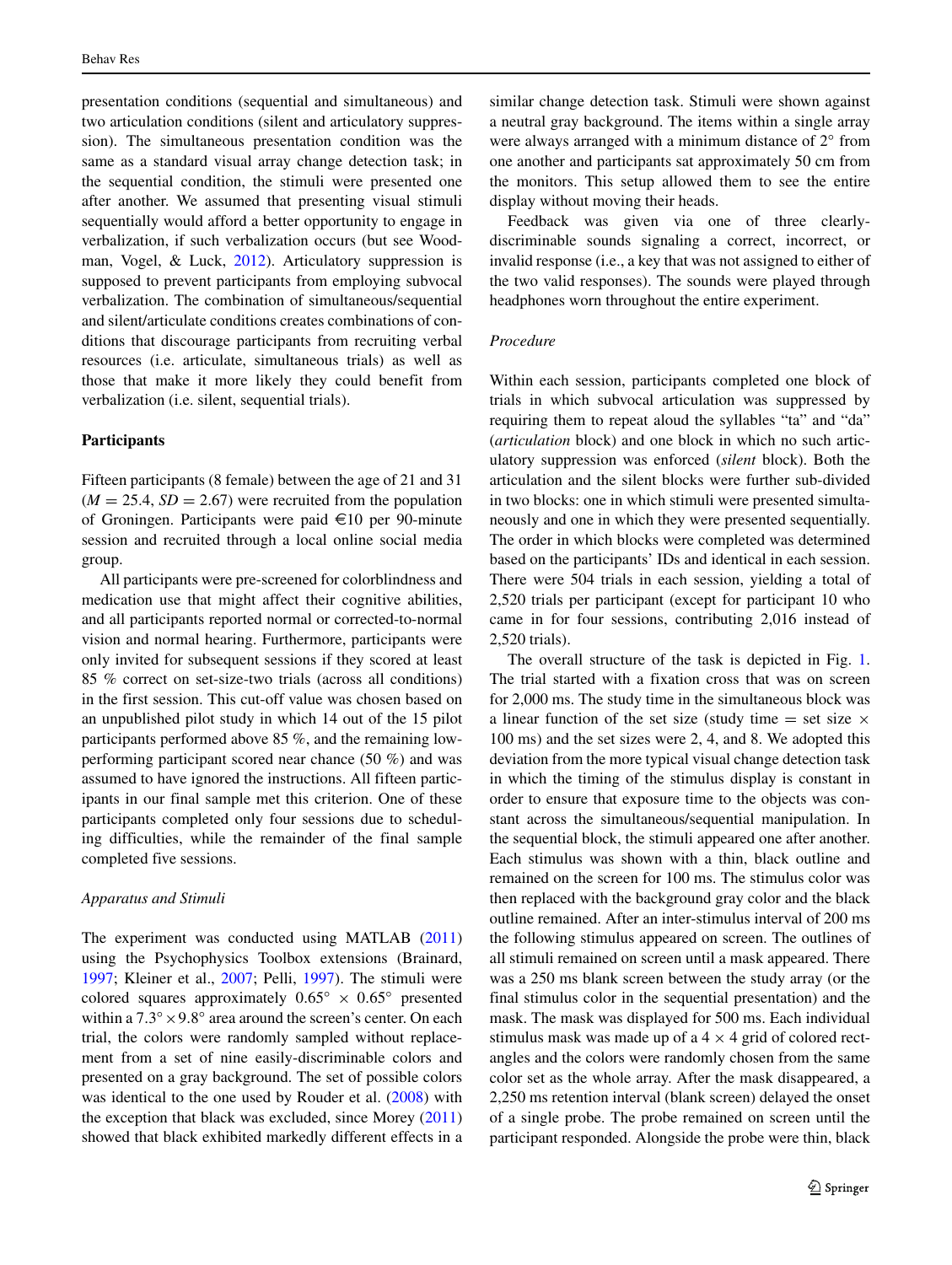<span id="page-3-0"></span>

**Fig. 1** A schematic representation of a set size two trial in the simultaneous presentation condition. Note that the image is not to scale

outlines of the other stimuli from the study array, which were displayed to prevent the participant from being unsure about which of the studied stimuli was probed.

# **Results**

Prior to data analysis, all trials containing invalid responses (0.1 % of trials) were removed, and trials with unusually long or short response times (*<*200 ms or *>*3 s; 2 % of trials) were excluded. The overwhelming majority of these were too slow, possibly because participants took unscheduled breaks by deliberately delaying their response. Overall, 36,495 trials across the 15 participants remained for analysis. Descriptive statistics for task performance across conditions are summarized in Fig. [2.](#page-3-1) Overall accuracy is high in the set size 2 condition, as expected, and decreases as set size increases. In addition, Table [1](#page-4-0) shows the mean hit and false alarm rates across all participants.

In order to assess the performance while controlling for response bias, for each condition-participant-set size combination we subtracted the false alarm rate from the hit rate to form an overall performance measure *d* (Cowan et al. [2005;](#page-8-7) Rouder et al. [2011\)](#page-9-24). Of particular interest is how the performance advantage for the silent condition is affected by the type of presentation. If participants verbalize when the presentation is sequential, we would predict that articulation would hurt performance more with sequential presentation, and thus the advantage for the silent condition would be larger with sequential presentation.

Figure [3a](#page-4-1) plots the silent advantage in the simultaneous condition as a function of the same for the sequential condition for all participant by set size combinations. If participants were verbalizing, then being silent should aid performance. Moreover, being silent should aid performance *more* in the sequential-presentation condition than in the simultaneous-presentation condition. This prediction would appear in Fig. [3a](#page-4-1) as points falling below the diagonal.

<span id="page-3-1"></span>

**Fig. 2** Descriptive statistics for the relevant performance measure *d* across the different conditions of the experiment. *Semi-transparent black circles* show the mean performance in each condition





per participant and lines connect individual participants' means. *Larger, colored symbols* are group means for each condition, connected by *thicker, black lines*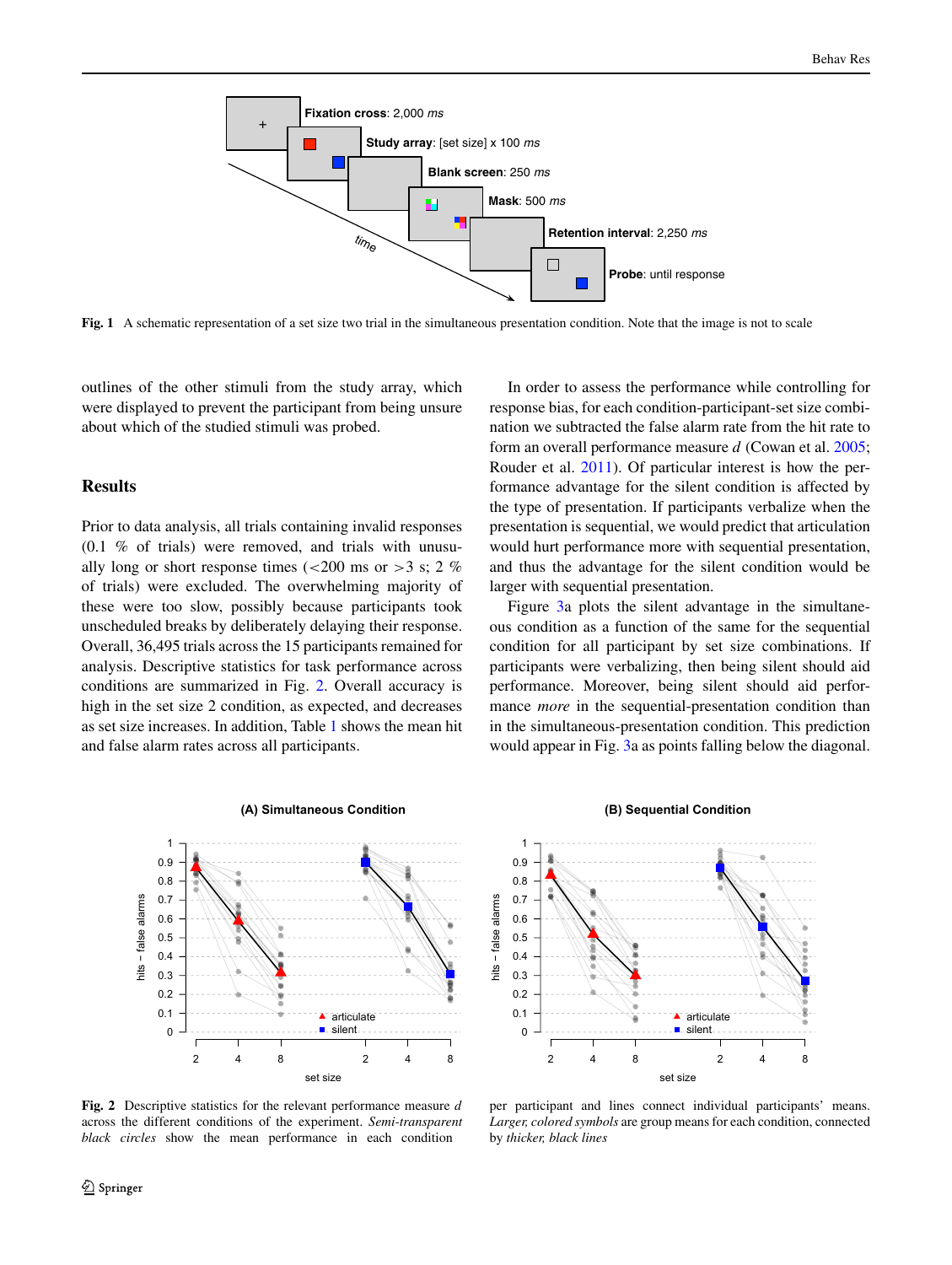| set size       | hits         |             |             |             |
|----------------|--------------|-------------|-------------|-------------|
|                | simultaneous |             | sequential  |             |
|                | articulate   | silent      | articulate  | silent      |
| $\overline{c}$ | 0.95(0.022)  | 0.95(0.036) | 0.94(0.026) | 0.94(0.032) |
| 4              | 0.84(0.065)  | 0.88(0.063) | 0.82(0.076) | 0.82(0.097) |
| 8              | 0.72(0.079)  | 0.70(0.100) | 0.70(0.101) | 0.70(0.174) |
|                | false alarms |             |             |             |
| 2              | 0.08(0.040)  | 0.06(0.035) | 0.11(0.066) | 0.07(0.039) |
| 4              | 0.25(0.131)  | 0.22(0.132) | 0.31(0.166) | 0.26(0.154) |
| 8              | 0.41(0.120)  | 0.39(0.138) | 0.41(0.142) | 0.42(0.159) |

<span id="page-4-0"></span>**Table 1** Mean hit and false alarm rates for all conditions across all participants

Numbers in parentheses are standard deviations of the corresponding means

However, 28 out of the 45 points actually fall *above* the diagonal, inconsistent with the verbalization hypothesis.

It is plausible to suppose that participants only sometimes engage in verbal recoding, perhaps when it is most natural, or when they believe it will be most helpful (e.g., Larsen & Baddeley, [2003\)](#page-9-25). Larsen and Baddeley surmised that participants abandon articulatory rehearsal with long or otherwise difficult-to-rehearse verbal lists. Building on this assumption, one might imagine that participants engage in strategic verbal recoding for small set sizes where helpful, distinct labels may be generated for each item, but abandon this strategy for larger set sizes. However, for all set sizes, the number of points above the diagonal in Fig. [3a](#page-4-1) is greater than one-half: 8/15, 10/15, and 10/15 points lie above the diagonal for set sizes 2, 4, and 8, respectively. There is no evidence of the predicted effect in these data; instead, the effect appears to go in the wrong direction.

We also examined whether the apparent lack of an effect may be due to differences in strategy over the experimental sessions; however, a similar picture emerges when the effect is examined across time, as in Fig. [3b](#page-4-1). The verbalization hypothesis would predict that points would fall above the horizontal line at 0 on average; however, if anything, the points tend to fall *below* the line.

Given the descriptive analysis above, we eschew typical ANOVA analyses in favor of reliance on a state-trace

<span id="page-4-1"></span>



**Fig. 3 a**: Advantage for silent condition (i.e., *d* in silent condition minus *d* in articulate condition) with simultaneous presentation as a function of the same for sequential presentation. Each point represents a single participant and set size. *Error bars* are approximate standard

errors. **b**: The difference between the advantage for the silent condition in the sequential and simultaneous presentation conditions as a function of experimental block. In both plots, the number for each point represents the set size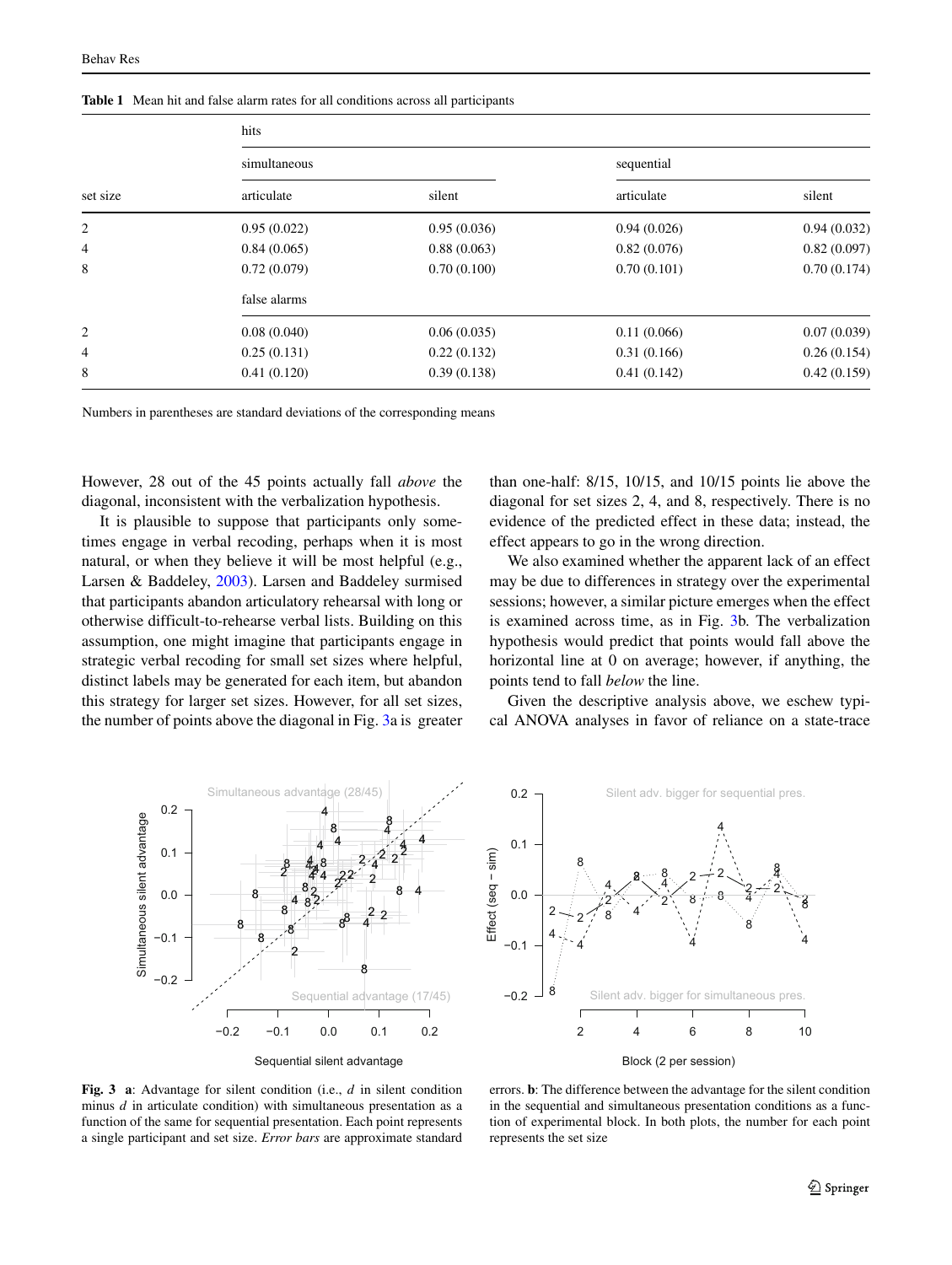Behav Res

analysis.<sup>[1](#page-5-0)</sup> We have the luxury of avoiding the assumptionladen ANOVA because we have directional predictions that are violated in the data. Thus, there cannot be evidence for the prediction of interest. Furthermore, we are interested in the dimensionality of the latent system that has produced the observed data - a question that an ANOVA, unlike state-trace analysis (Prince et al., [2012\)](#page-9-26), cannot provide a reliable answer to. The state-trace analysis complements the descriptive analysis by showing that the data are highly consistent with a simple explanation: that performance is governed by a single latent variable (interpreted as visual short term memory capacity) and no more complicated explanation involving verbalization is needed.

## **State-trace analysis**

Another way to examine whether there is any evidence for verbalization is a *state-trace analysis*. State-trace analysis, outlined in its original form by Bamber [\(1979\)](#page-8-8), is a data analysis technique intended to reveal how many latent dimensions a system requires to produce observed empirical results (see Prince et al., [2012](#page-9-26) for an overview and the application of Bayesian analysis). A simple system may have only one latent dimension (e.g., working memory capacity in general, or visual working memory capacity specifically), and all experimental manipulations affect performance along that latent dimension. More complex systems may show relationships that are impossible to explain by a single dimension, and therefore require positing more latent constructs (see section *Diagnosing Dimensionality* in Prince et al. [\(2012\)](#page-9-26) for a detailed explanation based on hypothetical examples).

Considering visual change detection performance, one might imagine that only one latent memory dimension contributes to recognition accuracy or alternatively that separate visual and verbal memory systems jointly contribute to recognition accuracy. The multi-component model of working memory (Baddeley, [1986\)](#page-8-1) proposes sub-systems for verbal and visual short-term memory, and would be consistent with the suggestion that both verbal and visual codes are stored during visual array memory, with both codes contributing to recognition accuracy. This assumption is the reason why precautionary articulatory suppression is so often employed during visual memory tasks. One reasonable prediction of the multi-component model is thus that at least two latent factors, verbal and visual memory, contribute to visual change recognition accuracy. Another reasonable expectation is that whether or not verbal encoding occurs, it is insufficient to affect recognition accuracy in this task, and in that case, a single dimension would better explain recognition accuracy in visual change detection. If visual change detection performance in our study, which was explicitly designed to allow verbalization to exert effects in specific conditions, can be explained by a single latent dimension then we would conclude that articulatory suppression is not needed to prevent verbalization in tasks with similar designs.

In the logic of state-trace analysis, performance in the sequential and simultaneous presentation conditions arise from either one or more latent constructs. If they both arise from a single latent variable, such as (visual) working memory capacity — and if performance in both is a monotone function of the latent variable – then performance in the sequential presentation must be a monotone function of performance in the simultaneous condition. To the extent that no monotone function can describe the relationship between simultaneous and sequential task performance, two latent constructs — perhaps distinct visual and verbal working memory capacities — are assumed to be needed to describe the performance.

For the state-trace analysis, we again used *d*, the hit rate minus the false alarm rate, as a measure of performance in our simulations. To reduce possibly spurious deviations in our simulations, we computed Bayesian estimates of *d* applying three reasonable constraints: first, we assumed that the true hit rate was greater than the true false alarm rate, and thus performance was truly above chance. Second, for both the sequential and the simultaneous condition, *d* must decrease with increasing array set size; for instance, true *d* to a set size of 8 cannot be better than performance to set size 4, all other things being equal. Third, it was assumed that suppression cannot benefit performance; for each set size and presentation condition, the true *d* in the articulate condition must be less than in the silent condition. This restriction was applied because a small dual-task cost appearing in all conditions would be consistent with any working memory theory, and with our distinctly-colored stimuli and meaningless articulation instructions, no benefit of articulation was reasonably expected. When a simulation produced one of these patterns, we excluded it and replaced it. Estimating the true discrimination under these restrictions yields a less error-prone measure of performance due to the exclusion of simulations with implausible data patterns.

Figure [4](#page-6-0) shows the state-trace plots for each participant, formed by plotting estimated performance in the simultaneous presentation condition against the performance in the sequential condition. State-trace logic says that more than one latent construct is needed to explain the data when

<span id="page-5-0"></span><sup>1</sup>For those interested, a traditional repeated measures ANOVA has been included in the online supplement available at [https://github.com/](https://github.com/fsense/opportunity-verbalization-statetrace) [fsense/opportunity-verbalization-statetrace](https://github.com/fsense/opportunity-verbalization-statetrace)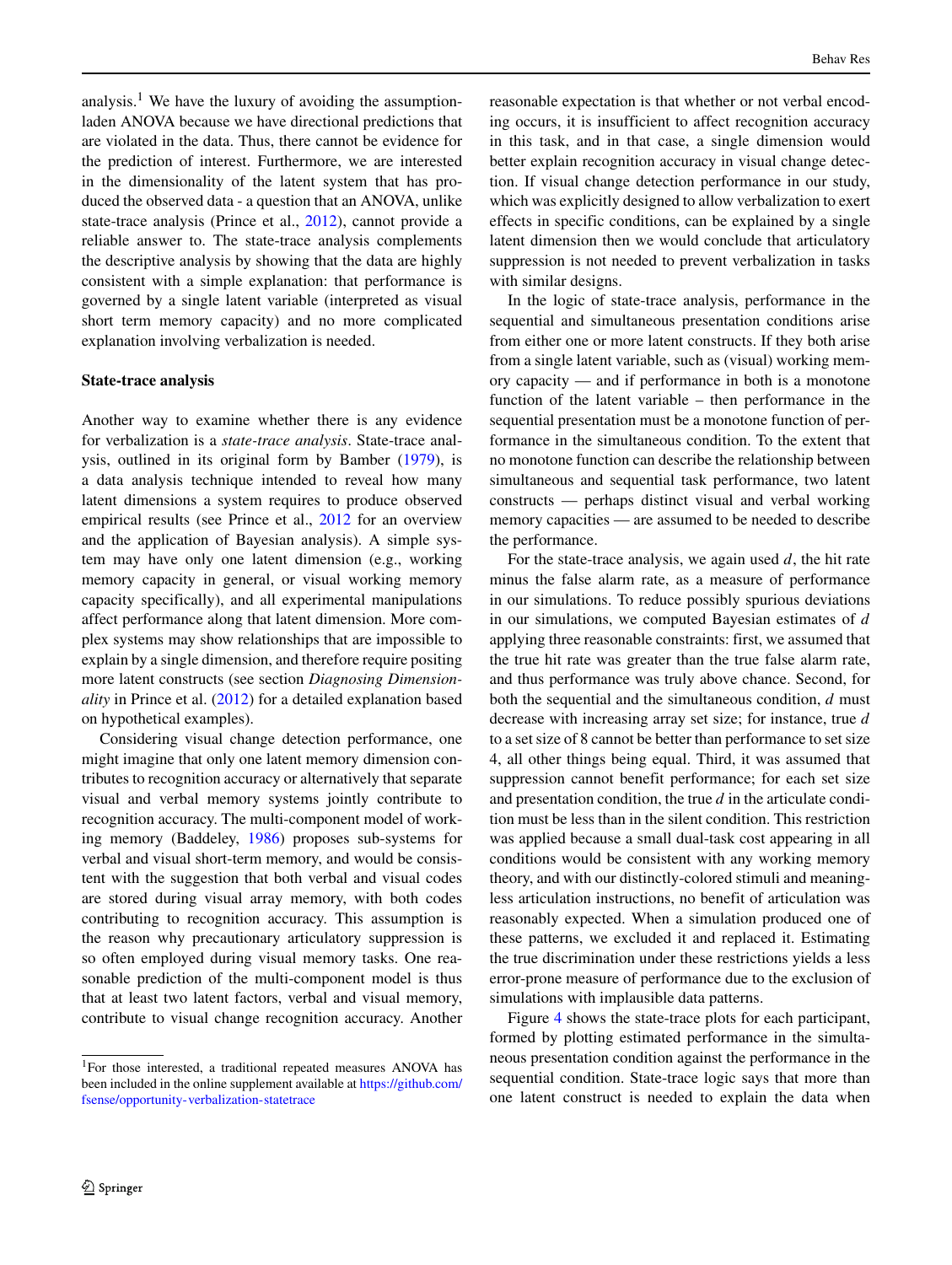<span id="page-6-0"></span>

**State−Trace Plots for Individual Participants**

**Fig. 4** Individual state-trace plots for all 15 participants. The dependent variables are hit rate minus false alarm rate *d* for the three set sizes (2, 4, and 8) and are plotted with standard errors. In the *top left* *corner*, each plot also features the Bayes factor in favor of a monotone ordering of the points over a non-monotone ordering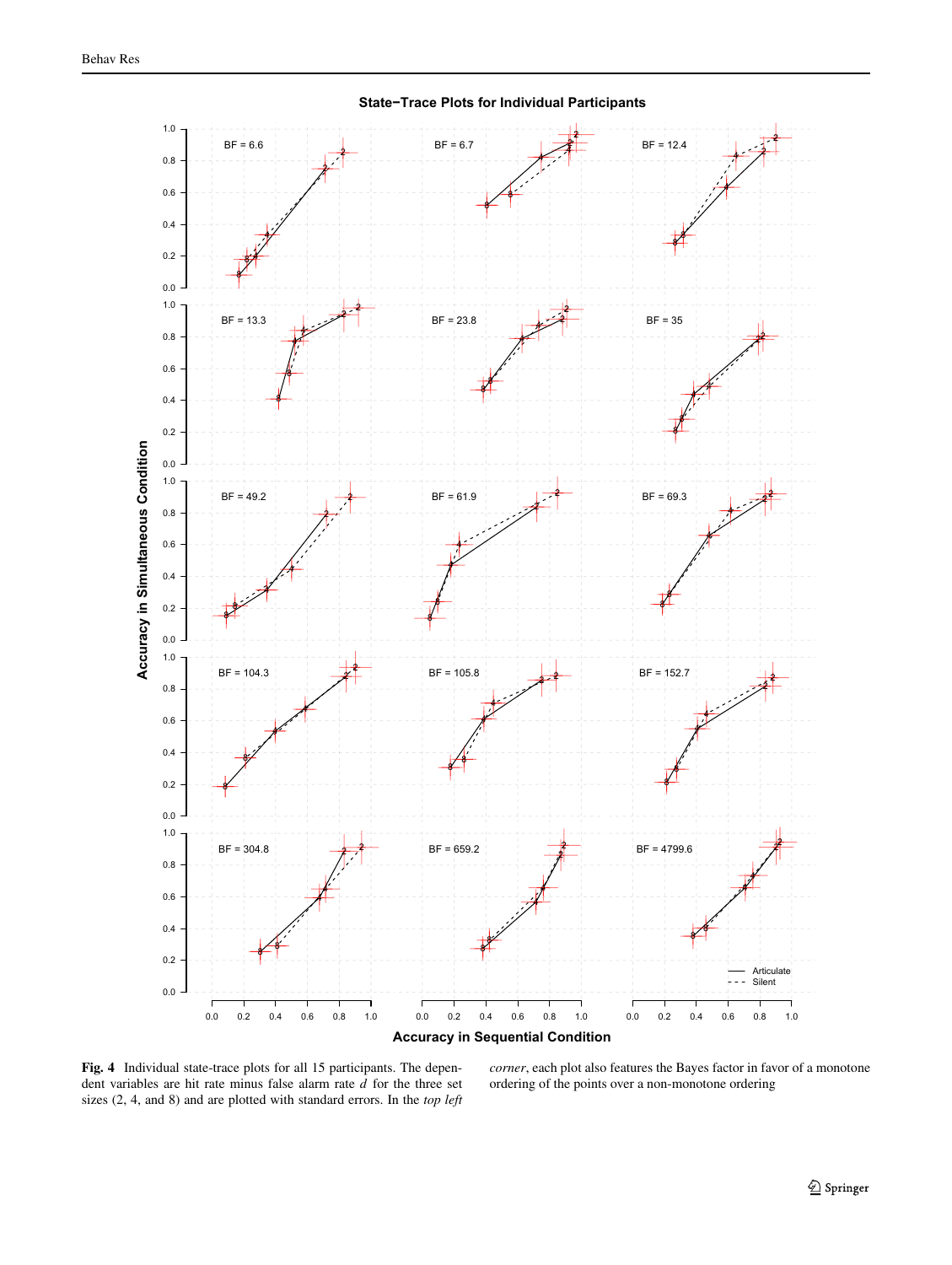these points cannot be joined by a single, monotone curve; however, as can be seen from the state-trace plots for all participants, the state-trace plots are strikingly monotone.

There does not appear to be any evidence that more than a single latent construct — (visual) working memory capacity — is needed, and thus no evidence that verbalization plays a role in performance in this task.

To quantify the support for monotonicity in the statetrace plots, we computed Bayes factors comparing the evidence for two hypotheses: first, that the true performance underlying the state-trace plots are ordered the same on both axes (that is, they can be described by a monotone curve), and second, that they are not ordered the same on both axes (Prince et al., [2012\)](#page-9-26). We refer the reader to Prince et al. [\(2012\)](#page-9-26) for technical details, and to the supplement to this article for details of how these Bayes factors were computed (see also Davis-Stober, Morey, Gretton, & Heathcote, [2015\)](#page-8-9).

In addition to the state-trace plots for each participant, Fig. [4](#page-6-0) also contains the Bayes factor favoring a monotone ordering of the points over a non-monotone one. The Bayes factors uniformly favored the monotone ordering of the points. The Bayes factors ranged from about 7 to almost 5,000. These data do not appear to provide any evidence for a deviation from monotonicity. Because our manipulations were designed to introduce effects of articulation consistent with the notion that verbal labeling can occur during visual memory tasks and can sometimes aid performance, this persistent monotonicity suggests that, at least for paradigms like this one, verbal labeling does not contribute to visual change detection performance.

# **Discussion and Conclusions**

The main question motivating the experiment we report was whether verbalization assists with other processes to influence visual memory performance. In that case, the application of articulatory suppression would be required to disengage a verbal memory dimension so that a pure measure of visual memory performance could be obtained. Neither a straightforward descriptive analysis nor a statetrace analysis revealed evidence that participants engaged in verbalization or that verbalization helped visual recognition memory, despite the fact that the experimental design favored the use of verbalization even more than the typical design of visual change detection tasks. The absence of a complex relationship between suppression, presentation type, and performance provides evidence that verbal recoding was not a strategy adopted by the participants in this task. Unlike previous studies which did not show effects of articulation on visual change detection performance, we were able to quantify evidence in favor of the null hypothesis for each individual participant using Bayesian state-trace analysis, providing novel positive evidence for the absence of this effect.

These results do not rule out any particular model of working memory. One interpretation of the multicomponent working memory model (Baddeley, [1986\)](#page-8-1), namely that both verbal and visual codes would be generated and maintained during visual change detection tasks, was unsupported by our analysis. The assumption that verbal codes could be generated during visual change detection is not a proposal of the model, but merely an assumption made by researchers that is consistent with the model. Verbal encoding of visual materials is not necessarily obligatory. However, our results do have important practical implications for researchers interested in measuring visual working memory capacity. Our analyses confirm that for briefly-presented, abstract visual materials whose to-beremembered elements are not readily encompassed by a verbal label, verbal labeling either does not occur at all, or if it does occur, does not contribute to recognition accuracy. These results are not inconsistent with the multicomponent working memory model, but suggest that it is not reasonable to invoke this influential model to support arguments that verbal encoding of visual materials necessarily contaminates estimates of visual working memory capacity.

Another possible interpretation of the multi-component model of working memory is that the central executive component, which directs attention within the system, may only be applied to a single sub-system at once. This supposition might lead to predictions that individuals strategically choose to encode visual materials in verbal code or alternatively in visual code. Though it would be difficult to eliminate such a flexible account of the encoding of visual materials entirely, we think that our data tend to rule out this idea as applied to visual change detection. If this strategic choice of coding occurred, then it might reasonably have occurred only in the sequential condition, or only for small set sizes, or might have been especially prevalent in the sequential conditions for small set sizes. Evidence against the interactions that would support these predictions are provided by descriptive analysis: for all set sizes, more participants showed a greater silent advantage in the simultaneous condition, contrary to predictions. Note that the multi-component working memory model generates no explicit prediction that participants must strategically switch between encoding materials in verbal or visual code; indeed, it has been shown that encoding verbal and visual-spatial stimuli can proceed with little if any dual-task cost (Cowan and Morey, [2007;](#page-8-10) Morey et al., [2013\)](#page-9-27), which rather suggests that adopting a switching strategy would be unnecessary if one assumes that separate verbal and visual short-term memory sub-systems are available.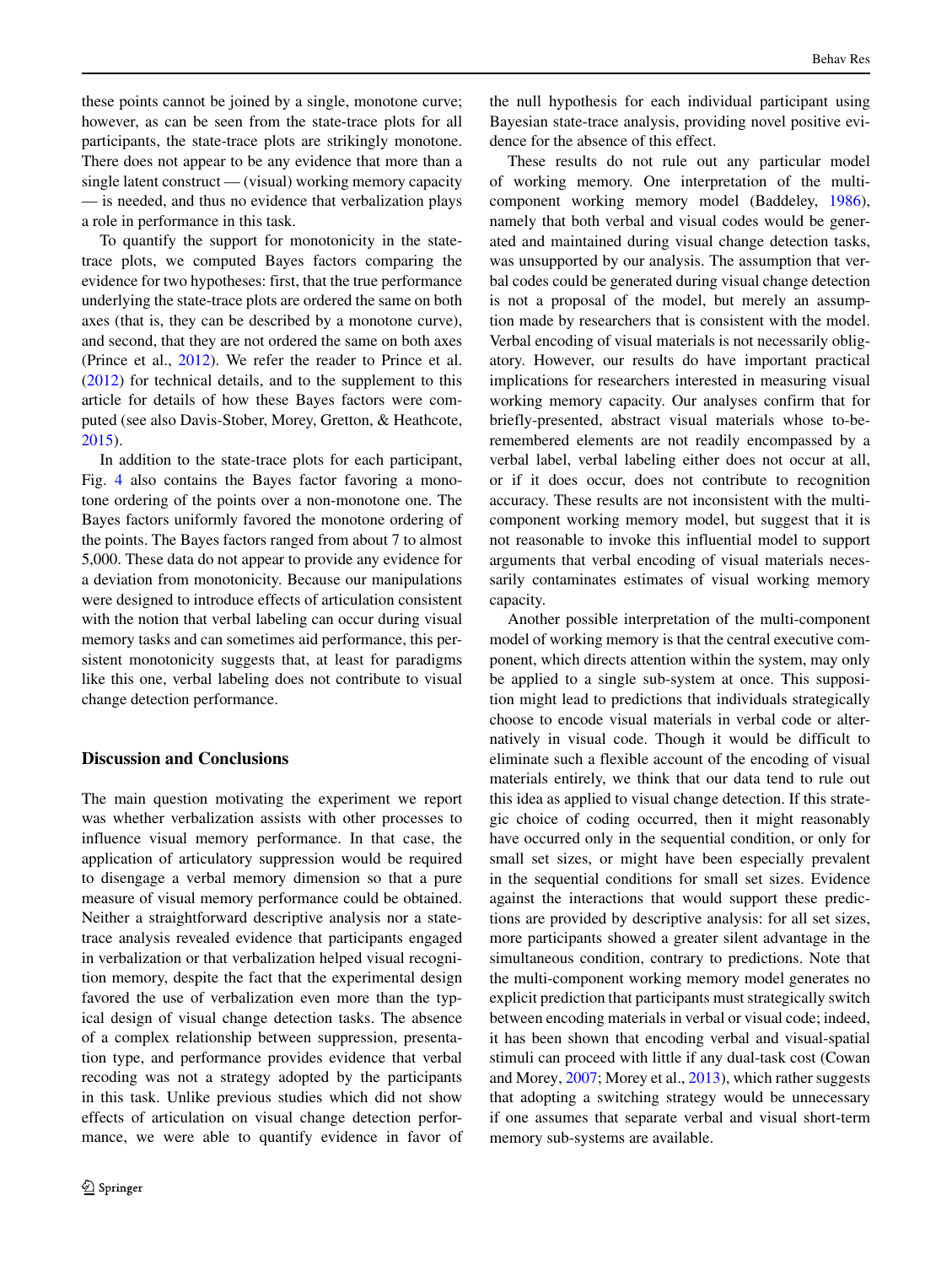One caveat for the interpretation of these results is that state-trace analysis, like all methods, is limited by the resolution of the data. Detecting deviations from monotonicity in a curve depends on how finely points on the curve are measured. It is possible that with finer gradations of set size, we might be able to detect non-monotonicities that are not apparent in these data. However, visual inspection of the state-trace plots in Fig. [4](#page-6-0) suggests that any effect of articulatory suppression is small; detecting such a small deviation from monotonicity would require finer gradations of sets size and more trials per set size. Our design already included thousands of trials per participant, and detected no positive effect of articulation condition while providing robust positive evidence for monotonicity. Even if a small deviation from monotonicity existed, it would be unlikely to have any substantial effect on measurements of visual working memory capacity.

In some instances, verbalization clearly effects visual memory performance (e.g. Brandimonte et al. [1992\)](#page-8-0), but features of the stimuli and the task likely limit the potential effects of verbalization. Stimulus presentation duration is likely a crucial factor determining whether verbalization strategies are employed in visual memory tasks. The abstractness of the stimuli employed likely also influences the extent to which verbalization occurs. In instances in which verbalization appeared to assist visual memory, abstract visual patterns were shown for 3 seconds, with retention intervals of 10 seconds, allowing plenty of time for both the generation and rehearsal of verbal labels (Brown & Wesley, [2013;](#page-8-11) Brown et al., [2006\)](#page-8-12). Moreover, in each of these studies demonstrating effects of verbalization, stimuli that were amenable to verbalization (determined by pilot testing) were chosen. In an investigation of effects of articulation on color-shape memory in which only articulation of visually imaginable phrases harmed visual recognition, participants were given 4 seconds, one second per visual object, to study the objects for a later memory test (Mate et al., [2012\)](#page-9-14). In contrast, the stimulus presentation timings we employed (100–300 ms per item, depending on whether inter-stimulus intervals are considered) were substantially faster than those used in paradigms meant to encourage verbalization, and our stimuli were random patterns of colors. Recognition of the color and its spatial location was required to respond correctly. These design features are representative of visual change detection paradigms generally. The timings we chose are within the range of the visual change detection papers cited in our Introduction, which range from 8 ms per item (Woodman & Vogel, [2005\)](#page-9-11) to as much as 500 ms per item (Brockmole et al., [2008\)](#page-8-3). We conclude that for presentations as fast or faster than the 100 ms per item rate that we measured, it appears safe to assume that verbalization does not augment visual change detection performance.

Researchers employing nameable visual stimuli at paces enabling verbalization should still consider employing precautionary articulatory suppression if their goal is to isolate visual memory specifically. However, based on our data, we conclude that for many typical visual memory paradigms, such as those using brief presentations of randomly-generated abstract images, this precaution is unnecessary. Enforcing precautionary articulatory suppression does not seem to be necessary to get interpretable data from visual change detection tasks.

**Acknowledgments** We would like to thank Yongqui Cong, Christian Hummeluhr, and Mareike Kirsch for valuable assistance with data collection.

**Open Access** This article is distributed under the terms of the Creative Commons Attribution 4.0 International License [\(http://](http://creativecommons.org/licenses/by/4.0/) [creativecommons.org/licenses/by/4.0/\)](http://creativecommons.org/licenses/by/4.0/), which permits unrestricted use, distribution, and reproduction in any medium, provided you give appropriate credit to the original author(s) and the source, provide a link to the Creative Commons license, and indicate if changes were made.

## **References**

- <span id="page-8-2"></span>Allen, R. J., Baddeley, A. D., & Hitch, G. J. (2006). Is the binding of visual features in working memory resource-demanding? *Journal of Experimental Psychology: General*, *135*, 298–313.
- <span id="page-8-1"></span>Baddeley, A. D. (1986). *Working memory*. Oxford: Clarendon Press.
- <span id="page-8-8"></span>Bamber, D. (1979). State trace analysis: method of testing simple theories of causation. *Journal of Mathematical Psychology*, *19*, 137–181.
- <span id="page-8-6"></span>Brainard, D. H. (1997). The psychophysics toolbox. *Spatial Vision*, *10*, 433–436.
- <span id="page-8-0"></span>Brandimonte, M. A., Hitch, G. J., & Bishop, D. V. M. (1992). Verbal recoding of visual stimuli impairs mental image transformations. *Memory & Cognition*, *20*(4), 449–455.
- <span id="page-8-3"></span>Brockmole, J. R., Parra, M. A., Sala, S. D., & Logie, R. H. (2008). Do binding deficits account for agerelated decline in visual working memory? *Psychonomic Bulletin & Review*, *15*(3), 543–547.
- <span id="page-8-12"></span>Brown, L. A., Forbes, D., & McConnell, J. (2006). Limiting the use of verbal coding in the visual patterns test. *The Quarterly Journal of Experimental Psychology Section A*, *59*(7), 1169–1176.
- <span id="page-8-11"></span>Brown, L. A., & Wesley, R. W. (2013). Visual working memory is enhanced by mixed strategy use and semantic coding. *Journal of Cognitive Psychology*, *25*(3), 328–338.
- <span id="page-8-7"></span>Cowan, N., Elliott, E. M., Saults, J. S., Morey, C. C., Mattox, S., Hismjatullina, A., & Conway, A. (2005). On the capacity of attention: its estimation and its role in working memory and cognitive aptitudes. *Cognitive Psychology*, *51*, 42–100.
- <span id="page-8-10"></span>Cowan, N., & Morey, C. C. (2007). How can dualtask working memory retention limits be investigated? *Psychological Science*, *18*, 686–688.
- <span id="page-8-9"></span>Davis-Stober, C., Morey, R. D., Gretton, M., & Heathcote, A. (2015). Bayes factors for state-trace analysis. *Journal of Mathematical Psychology*. doi[:10.1016/j.jmp.2015.08.004](http://dx.doi.org/10.1016/j.jmp.2015.08.004)
- <span id="page-8-4"></span>Delvenne, J. F., & Bruyer, R. (2004). Does visual shortterm memory store bound features? *Visual Cognition*, *11*(1), 1–27.
- <span id="page-8-5"></span>Hollingworth, A., & Rasmussen, I. P. (2010). Binding objects to locations: the relationship between object files and visual working